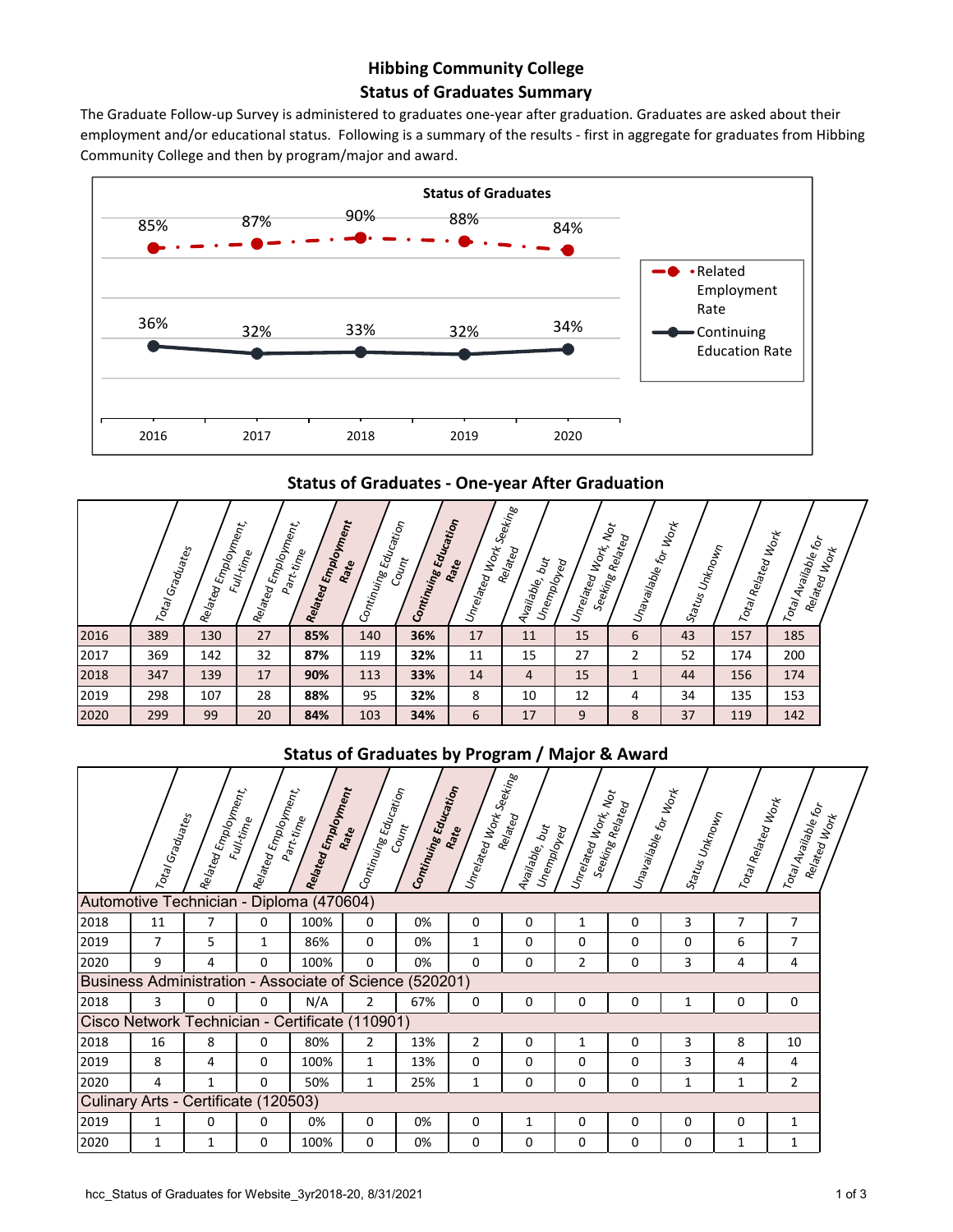|                                                          |                                                                                          | $\vert$ Related Employment, | $\left $ Related Employment,<br>Full-time | Related Employment<br>Part-time | $\left c_{\textit{onifin}_\textit{fig}}\right _{\textit{Eq}_{\textit{U}_{\textit{GR}_{\textit{f}_{\textit{G}}}}}}$ | Continuing Education<br>$c_{o_{\mathcal{U}_{\eta_t}}}$ | $\left  \nu_{\eta_{\varepsilon}} \right _{\theta_{\varepsilon}}$<br>Rate |                                | $\left  \iota_{n_{e_{i}}}_{e_{i}e_{i}}\right  _{\nu_{o_{r_{k}}}}$ in $\iota_{o_{t}}$ | $ v_{n a_{\mathcal{V}\! q}}_{\mathcal{U}\! a_{\mathcal{U}\! \mathcal{B}}\mathcal{U}\! e_{\mathcal{H}}}$ for $w_{o_{\mathcal{H}_{k}}}$<br>Seeking Related |                | $\left\vert \frac{r_{oi}}{r_{\alpha}}\right\rangle _{Ref_{i}}$ | $\left\vert \frac{\overline{h}_{O}}{h_{B}}\right\rangle _{O/\psi_{B}}$<br>Related Work |
|----------------------------------------------------------|------------------------------------------------------------------------------------------|-----------------------------|-------------------------------------------|---------------------------------|--------------------------------------------------------------------------------------------------------------------|--------------------------------------------------------|--------------------------------------------------------------------------|--------------------------------|--------------------------------------------------------------------------------------|----------------------------------------------------------------------------------------------------------------------------------------------------------|----------------|----------------------------------------------------------------|----------------------------------------------------------------------------------------|
|                                                          | Total Graduates                                                                          |                             |                                           |                                 |                                                                                                                    |                                                        |                                                                          | Available, but<br>I Unemployed |                                                                                      |                                                                                                                                                          | Status Unknown |                                                                |                                                                                        |
|                                                          | Culinary Arts - Diploma (120503)                                                         |                             |                                           |                                 |                                                                                                                    |                                                        |                                                                          |                                |                                                                                      |                                                                                                                                                          |                |                                                                |                                                                                        |
| 2018                                                     | 3                                                                                        | $\mathbf{1}$                | 0                                         | 100%                            | $\mathbf{1}$                                                                                                       | 33%                                                    | 0                                                                        | $\mathbf 0$                    | 1                                                                                    | 0                                                                                                                                                        | 0              | $\mathbf 1$                                                    | $\mathbf{1}$                                                                           |
|                                                          | Culinary Arts/Food Service Management - Associate of Applied Science (120504)            |                             |                                           |                                 |                                                                                                                    |                                                        |                                                                          |                                |                                                                                      |                                                                                                                                                          |                |                                                                |                                                                                        |
| 2018                                                     | 2                                                                                        | 0                           | 0                                         | N/A                             | $\mathbf{1}$                                                                                                       | 50%                                                    | 0                                                                        | 0                              | 0                                                                                    | 0                                                                                                                                                        | 1              | 0                                                              | 0                                                                                      |
| 2019                                                     | $\overline{2}$                                                                           | $\mathbf{1}$                | 1                                         | 100%                            | 0                                                                                                                  | 0%                                                     | 0                                                                        | 0                              | 0                                                                                    | 0                                                                                                                                                        | $\mathbf 0$    | 2                                                              | $\overline{2}$                                                                         |
| 2020                                                     | 1                                                                                        | 1                           | 0                                         | 100%                            | 0                                                                                                                  | 0%                                                     | 0                                                                        | 0                              | 0                                                                                    | 0                                                                                                                                                        | 0              | 1                                                              | 1                                                                                      |
| Culinary Arts/Food Service Management - Diploma (120504) |                                                                                          |                             |                                           |                                 |                                                                                                                    |                                                        |                                                                          |                                |                                                                                      |                                                                                                                                                          |                |                                                                |                                                                                        |
| 2018                                                     | 2                                                                                        | 2                           | 0                                         | 100%                            | 0                                                                                                                  | 0%                                                     | 0                                                                        | 0                              | 0                                                                                    | 0                                                                                                                                                        | 0              | 2                                                              | 2                                                                                      |
| 2020                                                     | 4                                                                                        | $\overline{2}$              | 1                                         | 75%                             | $\mathbf 0$                                                                                                        | 0%                                                     | $\mathbf{1}$                                                             | 0                              | 0                                                                                    | 0                                                                                                                                                        | 0              | 3                                                              | 4                                                                                      |
|                                                          | Dental Assistant - Associate of Applied Science (510601)                                 |                             |                                           |                                 |                                                                                                                    |                                                        |                                                                          |                                |                                                                                      |                                                                                                                                                          |                |                                                                |                                                                                        |
| 2018                                                     | 2                                                                                        | 2                           | 0                                         | 100%                            | 0                                                                                                                  | 0%                                                     | 0                                                                        | 0                              | 0                                                                                    | 0                                                                                                                                                        | 0              | $\overline{2}$                                                 | $\overline{2}$                                                                         |
| 2019                                                     | 4                                                                                        | $\overline{2}$              | 0                                         | 100%                            | $\mathbf{1}$                                                                                                       | 25%                                                    | 0                                                                        | 0                              | 0                                                                                    | 0                                                                                                                                                        | 1              | $\overline{2}$                                                 | $\overline{2}$                                                                         |
| 2020                                                     | $\mathbf 1$                                                                              | 0                           | 0                                         | N/A                             | 1                                                                                                                  | 100%                                                   | 0                                                                        | 0                              | 0                                                                                    | 0                                                                                                                                                        | 0              | 0                                                              | 0                                                                                      |
|                                                          | Dental Assistant - Diploma (510601)                                                      |                             |                                           |                                 |                                                                                                                    |                                                        |                                                                          |                                |                                                                                      |                                                                                                                                                          |                |                                                                |                                                                                        |
| 2018                                                     | 13                                                                                       | 6                           | 2                                         | 100%                            | 4                                                                                                                  | 31%                                                    | 0                                                                        | 0                              | 1                                                                                    | 0                                                                                                                                                        | 0              | 8                                                              | 8                                                                                      |
| 2019                                                     | 16                                                                                       | 8                           | 1                                         | 100%                            | 5                                                                                                                  | 31%                                                    | 0                                                                        | 0                              | 1                                                                                    | 1                                                                                                                                                        | 0              | 9                                                              | 9                                                                                      |
| 2020                                                     | 17                                                                                       | 11                          | 1                                         | 100%                            | 3                                                                                                                  | 18%                                                    | 0                                                                        | $\Omega$                       | $\mathbf{1}$                                                                         | $\mathbf{1}$                                                                                                                                             | $\Omega$       | 12                                                             | 12                                                                                     |
|                                                          | Diesel Mechanics and Heavy Equipment Maintenance - Associate of Applied Science (470302) |                             |                                           |                                 |                                                                                                                    |                                                        |                                                                          |                                |                                                                                      |                                                                                                                                                          |                |                                                                |                                                                                        |
| 2018                                                     | 3                                                                                        | 2                           | 0                                         | 67%                             | 0                                                                                                                  | 0%                                                     | 1                                                                        | 0                              | 0                                                                                    | 0                                                                                                                                                        | 0              | $\overline{2}$                                                 | 3                                                                                      |
| 2019                                                     | $\overline{2}$                                                                           | 1                           | 1                                         | 100%                            | 0                                                                                                                  | 0%                                                     | 0                                                                        | 0                              | 0                                                                                    | 0                                                                                                                                                        | 0              | 2                                                              | $\overline{2}$                                                                         |
|                                                          | Diesel Mechanics and Heavy Equipment Maintenance - Diploma (470302)                      |                             |                                           |                                 |                                                                                                                    |                                                        |                                                                          |                                |                                                                                      |                                                                                                                                                          |                |                                                                |                                                                                        |
| 2018                                                     | 15                                                                                       | 10                          | 0                                         | 83%                             | 1                                                                                                                  | 7%                                                     | 1                                                                        | 1                              | 0                                                                                    | 0                                                                                                                                                        | 2              | 10                                                             | 12                                                                                     |
| 2019                                                     | 17                                                                                       | 12                          | $\overline{2}$                            | 93%                             | $\mathbf{1}$                                                                                                       | 6%                                                     | 0                                                                        | 1                              | 0                                                                                    | 0                                                                                                                                                        | 1              | 14                                                             | 15                                                                                     |
| 2020                                                     | 12                                                                                       | 10                          | 0                                         | 100%                            | 0                                                                                                                  | 0%                                                     | 0                                                                        | 0                              | 0                                                                                    | 0                                                                                                                                                        | 2              | 10                                                             | 10                                                                                     |
|                                                          | Elder Care/Gerontology - Certificate (190702)                                            |                             |                                           |                                 |                                                                                                                    |                                                        |                                                                          |                                |                                                                                      |                                                                                                                                                          |                |                                                                |                                                                                        |
| 2018                                                     | 1                                                                                        | 0                           | 0                                         | N/A                             | 1                                                                                                                  | 100%                                                   | 0                                                                        | 0                              | 0                                                                                    | 0                                                                                                                                                        | 0              | 0                                                              | 0                                                                                      |
| 2020                                                     | $\mathbf{1}$                                                                             | 0                           | 0                                         | N/A                             | 0                                                                                                                  | 0%                                                     | 0                                                                        | 0                              | 0                                                                                    | $\mathbf{1}$                                                                                                                                             | 0              | 0                                                              | 0                                                                                      |
|                                                          | Electrical Maintenance and Construction - Diploma (460302)                               |                             |                                           |                                 |                                                                                                                    |                                                        |                                                                          |                                |                                                                                      |                                                                                                                                                          |                |                                                                |                                                                                        |
| 2018                                                     | 26                                                                                       | 13                          | 0                                         | 100%                            | 3                                                                                                                  | 12%                                                    | 0                                                                        | 0                              | 3                                                                                    | 0                                                                                                                                                        | 7              | 13                                                             | 13                                                                                     |
| 2019                                                     | 22                                                                                       | 12                          | 1                                         | 93%                             | $\mathbf{1}$                                                                                                       | 5%                                                     | 0                                                                        | 1                              | $\mathbf{1}$                                                                         | 0                                                                                                                                                        | 6              | 13                                                             | 14                                                                                     |
| 2020                                                     | 24                                                                                       | 12                          | 0                                         | 75%                             | 4                                                                                                                  | 17%                                                    | $\pmb{0}$                                                                | 4                              | $\mathbf{1}$                                                                         | 0                                                                                                                                                        | 3              | 12                                                             | 16                                                                                     |
|                                                          | Engineering - Associate of Science (140102)                                              |                             |                                           |                                 |                                                                                                                    |                                                        |                                                                          |                                |                                                                                      |                                                                                                                                                          |                |                                                                |                                                                                        |
| 2020                                                     | $\overline{2}$                                                                           | 0                           | $\pmb{0}$                                 | N/A                             | $\overline{2}$                                                                                                     | 100%                                                   | 0                                                                        | 0                              | 0                                                                                    | 0                                                                                                                                                        | 0              | 0                                                              | 0                                                                                      |
|                                                          | Health Sciences Broad Field - Associate of Science (510000)                              |                             |                                           |                                 |                                                                                                                    |                                                        |                                                                          |                                |                                                                                      |                                                                                                                                                          |                |                                                                |                                                                                        |
| 2020                                                     | 1                                                                                        | 0                           | 0                                         | N/A                             | $\mathbf{1}$                                                                                                       | 100%                                                   | 0                                                                        | $\mathbf 0$                    | 0                                                                                    | 0                                                                                                                                                        | 0              | 0                                                              | 0                                                                                      |
|                                                          | Heating and Cooling Technician - Diploma (470201)                                        |                             |                                           |                                 |                                                                                                                    |                                                        |                                                                          |                                |                                                                                      |                                                                                                                                                          |                |                                                                |                                                                                        |
| 2018                                                     | 13                                                                                       | 11                          | 0                                         | 100%                            | $\mathbf{1}$                                                                                                       | 8%                                                     | 0                                                                        | 0                              | 1                                                                                    | 0                                                                                                                                                        | $\mathbf 0$    | 11                                                             | 11                                                                                     |
| 2019                                                     | $10\,$                                                                                   | 3                           | 0                                         | 75%                             | $\mathbf{1}$                                                                                                       | 10%                                                    | $\mathbf{1}$                                                             | 0                              | 0                                                                                    | 0                                                                                                                                                        | 5              | 3                                                              | 4                                                                                      |
| 2020                                                     | 8                                                                                        | $\mathbf{1}$                | 0                                         | 100%                            | 3                                                                                                                  | 38%                                                    | 0                                                                        | 0                              | 0                                                                                    | 0                                                                                                                                                        | 4              | $\mathbf{1}$                                                   | $\mathbf{1}$                                                                           |
|                                                          | Industrial Systems Technology - Associate of Applied Science (470303)                    |                             |                                           |                                 |                                                                                                                    |                                                        |                                                                          |                                |                                                                                      |                                                                                                                                                          |                |                                                                |                                                                                        |
| 2018                                                     | 10                                                                                       | 6                           | 0                                         | 75%                             | 0                                                                                                                  | 0%                                                     | $\overline{2}$                                                           | 0                              | 0                                                                                    | 0                                                                                                                                                        | 2              | 6                                                              | 8                                                                                      |
| 2019                                                     | 11                                                                                       | 6                           | 0                                         | 67%                             | 0                                                                                                                  | 0%                                                     | 2                                                                        | 1                              | 0                                                                                    | 0                                                                                                                                                        | $\overline{2}$ | 6                                                              | 9                                                                                      |
| 2020                                                     | 5                                                                                        | 3                           | 0                                         | 75%                             | 0                                                                                                                  | 0%                                                     | $\mathbf{1}$                                                             | 0                              | $\mathbf{1}$                                                                         | 0                                                                                                                                                        | 0              | 3                                                              | $\overline{\mathbf{4}}$                                                                |
|                                                          | Information Technology Networking and Security - Diploma (111001)                        |                             |                                           |                                 |                                                                                                                    |                                                        |                                                                          |                                |                                                                                      |                                                                                                                                                          |                |                                                                |                                                                                        |
| 2019                                                     | 8                                                                                        | 4                           | 0                                         | 100%                            | $\mathbf{1}$                                                                                                       | 13%                                                    | 0                                                                        | 0                              | 0                                                                                    | 0                                                                                                                                                        | 3              | 4                                                              | 4                                                                                      |
| 2020                                                     | 5                                                                                        | $\mathbf{1}$                | $\Omega$                                  | 50%                             | $\overline{2}$                                                                                                     | 40%                                                    | $\mathbf{1}$                                                             | 0                              | 0                                                                                    | $\mathbf 0$                                                                                                                                              | $\mathbf{1}$   | $\mathbf{1}$                                                   | $\overline{2}$                                                                         |
|                                                          | Information Technology Networking and Security - Diploma (470104)                        |                             |                                           |                                 |                                                                                                                    |                                                        |                                                                          |                                |                                                                                      |                                                                                                                                                          |                |                                                                |                                                                                        |
| 2018                                                     | 14                                                                                       | 8                           | 0                                         | 80%                             | 0                                                                                                                  | 0%                                                     | 2                                                                        | 0                              | $\mathbf{1}$                                                                         | $\pmb{0}$                                                                                                                                                | 3              | 8                                                              | 10                                                                                     |
|                                                          |                                                                                          |                             |                                           |                                 |                                                                                                                    |                                                        |                                                                          |                                |                                                                                      |                                                                                                                                                          |                |                                                                |                                                                                        |